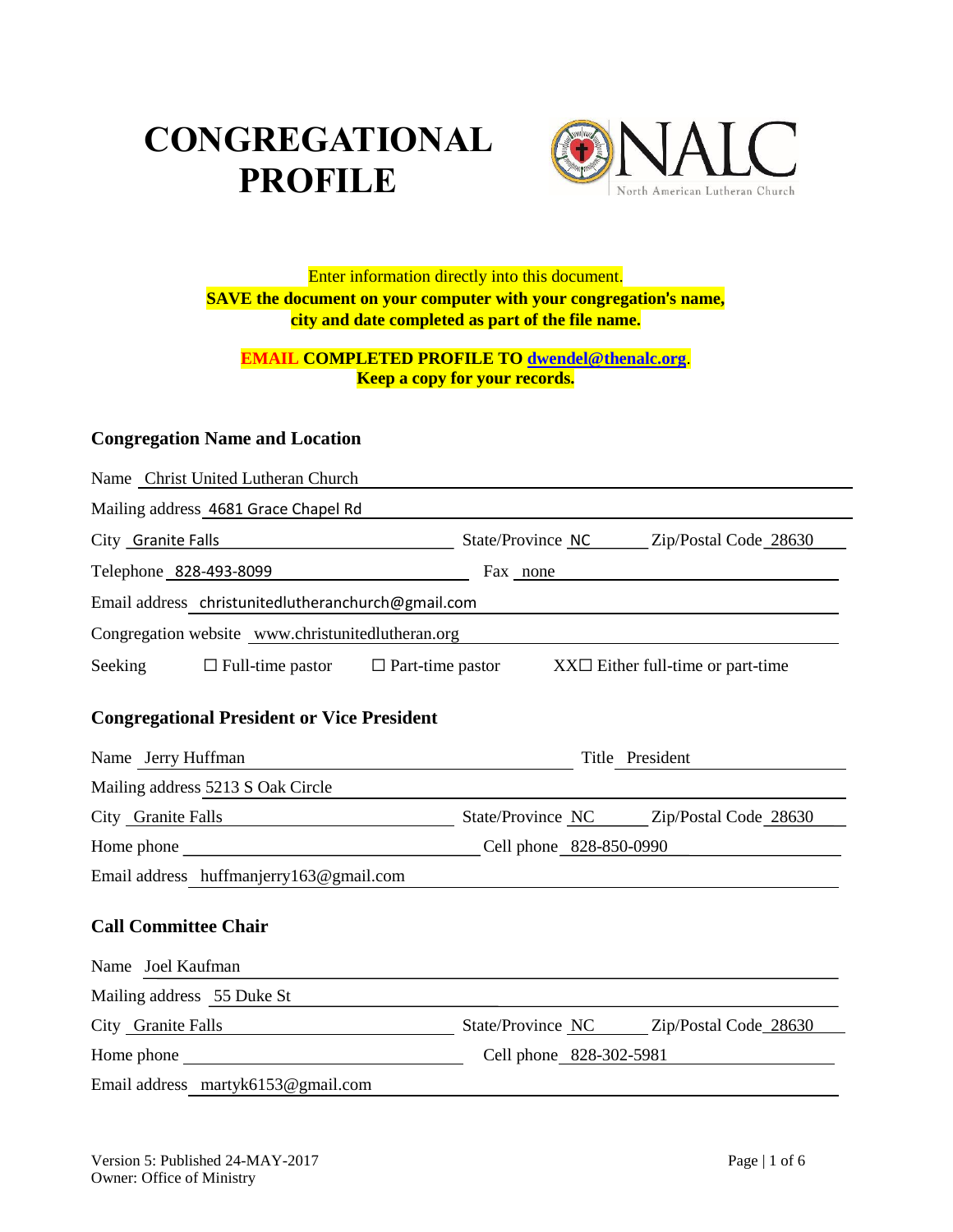## **Congregational Demographics**

Number of **paid** staff (full- or part-time): Clergy 1 Lay professionals 0 Secretarial 0 Music director, audio/visual man, treasurer all PT paid. Average worship attendance 30 Average Sunday school attendance 9 adults

#### **Indicate the type of community in which your congregation is located (is it small town, small city, suburban, large city, farming, industrial, etc.).**

Rural farming, small town, foothills of NC

#### **Describe the congregation**'**s ethnic composition and age distribution.**

Caucasian, bi-racial 90% over 45

#### **Does the congregation have a clear vision for mission — a clear and shared understanding of where God is leading you? If so, state it as succinctly as possible.**

To grow the disciples in Granite Falls through small group fellowship and Bible studies, to be enabled to share and defend our faith with our "neighbors." We are United in Christ - Sharing the joy of Jesus.

#### **What are the primary goals of your congregation?**

To stay strong and healthy so we may continue our service to the various outreach mission we support. Also to build trust among ourselves so we may serve each other.

#### **Describe your congregation**'**s worship practice (liturgy, hymns, vestments, music, hymnals, and frequency of Holy Communion).**

We use the LBW first setting. Hymns are a variety of LBW, WOV, and praise songs. We use electronic keyboard, guitars, and we own conga drums used occasionally. Pastor wears normal vestments, do not have chasuble. Congregation's tone is informal. Use processional cross. Communion is celebrated every week. Children's sermons by pastor. We use assisting minister and lay reader. We have an adult choir and working on forming a children's choir.

Soup and sandwich suppers during Wednesday evenings in Advent and Lent before worship.

#### **Describe your congregation**'**s Christian education ministry.**

At this time, we have one adult Sunday school class. One adult Bible study either Sunday or Wednesday. Right now, we have 8 children 12 years-old and under. Our children are encouraged to take part in the local mission district day camps and/or youth activities. Youth sometimes participate in mission trips.

The pastor teaches confirmation classes. Vacation Bible School.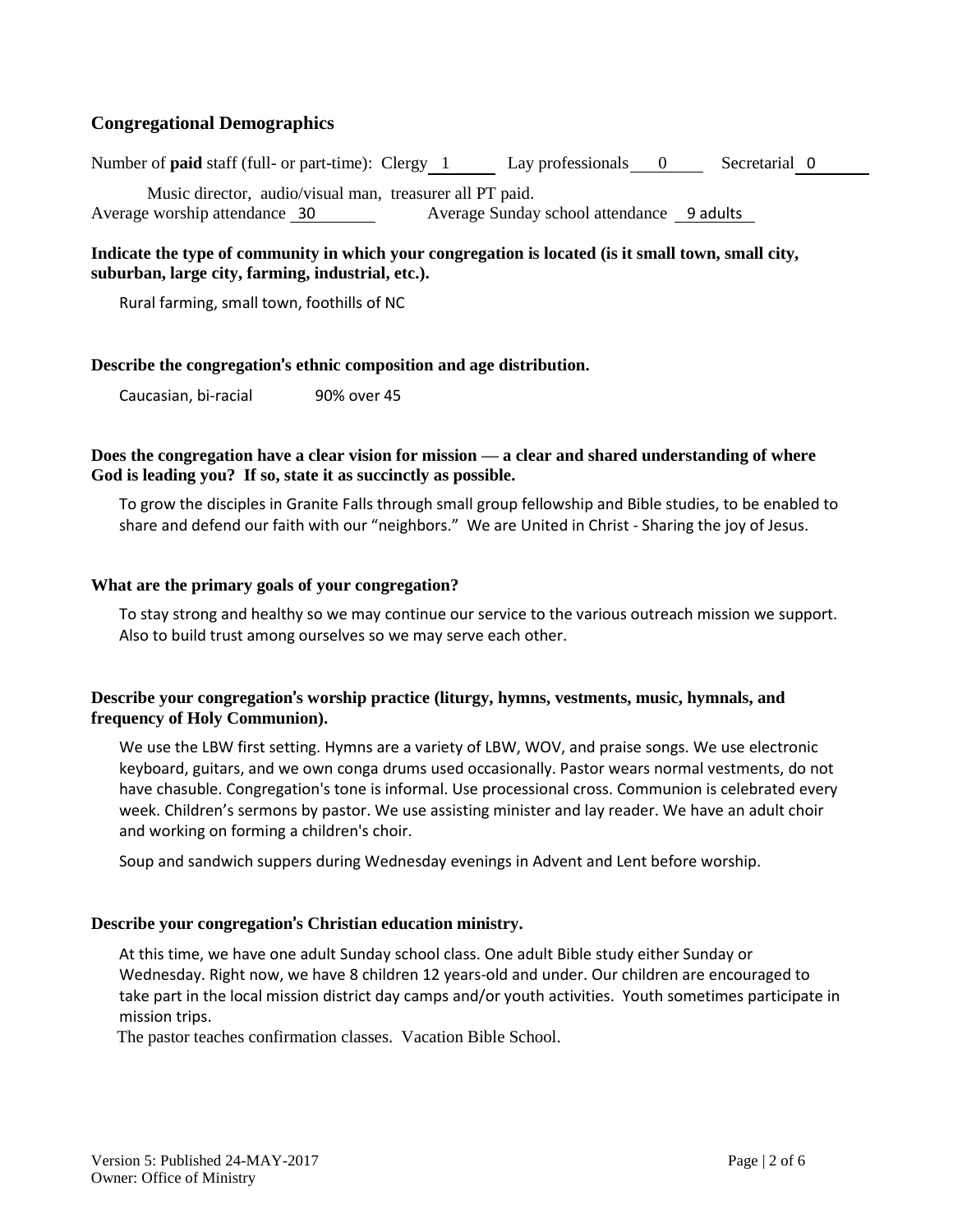#### **Describe the congregation**'**s current activities for mission and outreach.**

|                        | CONGREGATION ON A MISSION - MISSION GIVING 1/1/19 - 11/30/19 |  |     |             |  |
|------------------------|--------------------------------------------------------------|--|-----|-------------|--|
| National Missions      |                                                              |  |     |             |  |
|                        | NALC Apportionment                                           |  | \$  | 6,851.25    |  |
|                        | NALC Disaster Response                                       |  | \$  | 70.00       |  |
| Local & State Missions |                                                              |  |     |             |  |
|                        | CMD Apportionment                                            |  | \$  | 1,010.00    |  |
|                        | School Supplies                                              |  | \$  | 181.99      |  |
|                        | So. Caldwell Christian Min.                                  |  | \$  | 182.92      |  |
|                        | Pastor's Discretionary Fund                                  |  | \$  | 600.00      |  |
|                        | Pastors/Seminarians                                          |  | \$  | 497.05      |  |
|                        | Mission Congregation Support                                 |  |     |             |  |
|                        | Joy Mission, Chapin, SC                                      |  | \$  | 200.00      |  |
|                        | New Covenant, Valdese, NC                                    |  | \$  | 725.15      |  |
|                        | Word of Life, Vale, NC                                       |  | \$  | 350.00      |  |
| Foreign Missions       |                                                              |  |     |             |  |
|                        | Haiti Mission Trip (Pr. Heidi)                               |  | \$. | 500.00      |  |
|                        | Compassion Int. (child sponsor)                              |  | \$  | 342.00      |  |
|                        | SMI Haiti (child sponsor)                                    |  | Ś.  | 60.00       |  |
|                        | Samaritan's Purse (shoeboxes)                                |  | Ś   | 50.00       |  |
| Youth Missions         | (from congregation & community)                              |  | Ś.  | 3,643.89    |  |
|                        |                                                              |  |     |             |  |
|                        | <b>TOTAL MISSION SUPPORT</b>                                 |  |     | \$15,264.25 |  |

Other annual activities: Festival on the square in Granite Falls. Christmas Tree Lighting in Granite Falls with booth. Christmas parade. Trunk or Treat. SOS (Summer Outdoor Series) singing and fellowship.

**The NALC is committed to moving away from an institutional understanding of the Church, to the biblical commission to be a community of followers of Jesus who focus on being disciples and making disciples. Which best describes your congregation**'**s understanding of this movement? [Type an X by the appropriate response]**

- \_\_ Totally unaware
- **Have heard about it**
- Have been involved personally
- X Some in the congregation are involved, some are not
- Congregation understands, is on-board and involved

#### **List the** *Top Five Things* **your congregation hopes for in its next Pastor**

- 1. Willing to minister to the sick
- 2. Facilitate Bible study/ continuing education
- 3. Biblical Preaching and teaching on the congregation's level. Don't preach at us, talk to us.
- 4. Lead congregation in mission work
- 5. Engages well with children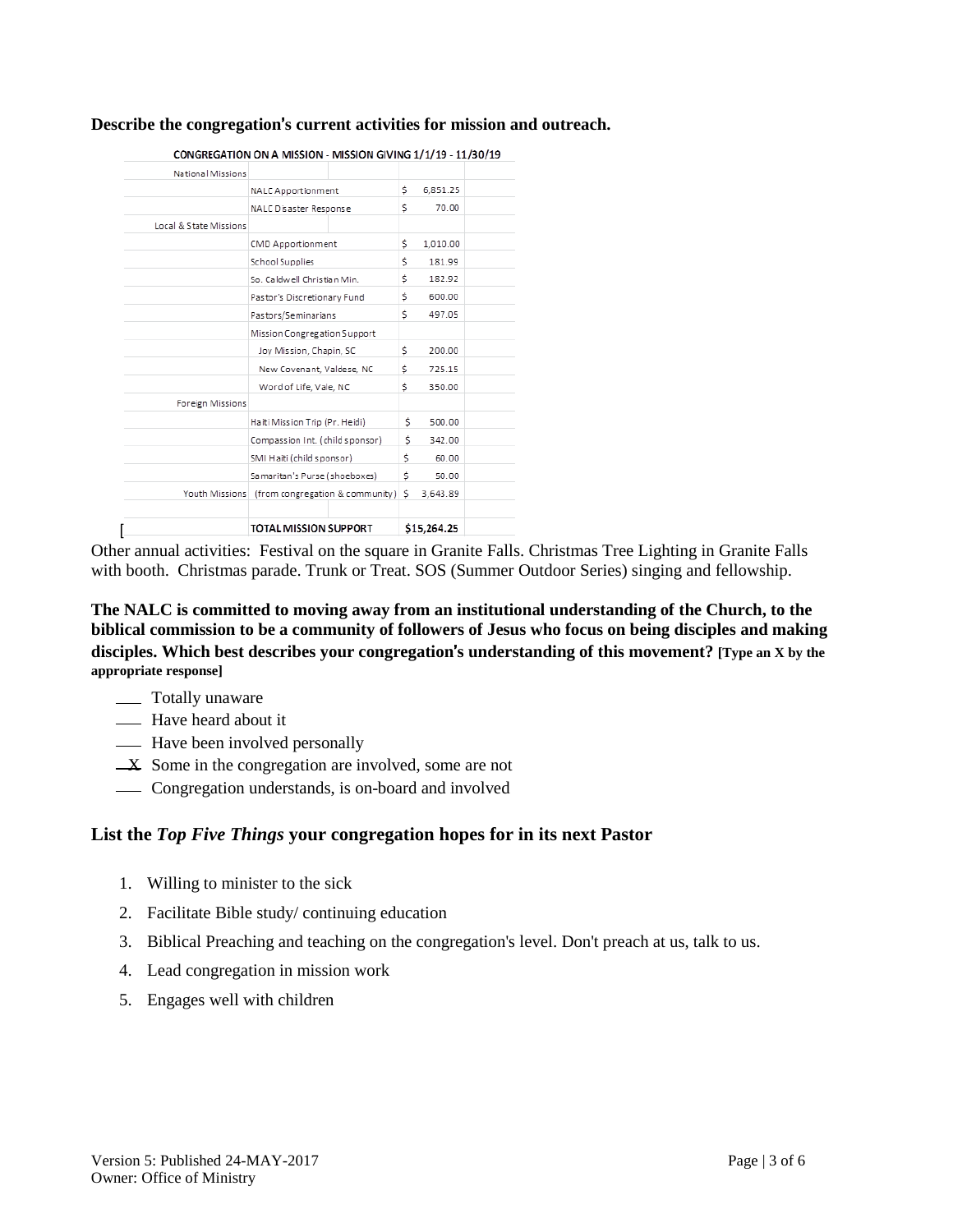**What were the three most significant events in your congregation**'**s history? Provide the years in which these events happened and why they are important to your congregation.**

2011 - Split from a congregation and formed this Mission Congregation.

In 2016, purchased and renovated our church building and paid off the \$85,000 mortgage in 2018

Soles for Souls - we collected 500 pairs of shoes for foreign missions, most to Haiti.

**Has your congregation participated in the Congregational Workshop Preparatory to the Call Process? [Type an X by the appropriate response]**

 **X Yes No**

#### **What were the three most significant results of the workshop?**

- 1. We need to concentrate on fewer missions and not spread our resources so thin.
- 2. We are a family-focused congregation, brothers and sisters in Christ.
- 3. We learned the value of listening over speaking.

#### **Describe the nature and extent of any significant current or recent conflict in the congregation. Is this conflict resolved, or ongoing? If resolved, how was it resolved?**

Our most recent conflict was about patriotism (nationalism) vs. our identity as God's people who happen to be proud of our country (the flag in church). Many people felt attacked and misunderstood. Sides were taken. A step toward resolution was taken when we asked the PCAT team to come lead a conversation to air feelings and lay things out. We finished the day with the service of corporate confession and forgiveness. There are some who still are upset and need further healing.

#### **How does your congregation handle conflict/tension? Which of the following do you think best describes your congregation? [Type an X by the appropriate response]**

- As a church, we respect and listen to each other and work things through without generating divisiveness.
- $\overrightarrow{+}$  As a church, we try to respect and listen to each other, but it is not uncommon for differences of opinion to be a problem and for some people to choose sides. Some have left our church because of conflict.
- Conflict hurts our sense of unity, but we tend not to talk about it.
- Painful experience with conflict has been present, but it has been worked through, and we have learned from the experience.
- We have had some painful experiences with conflict, and they linger in the background.
- Open conflict is present, and we need a minister who can help us deal with it.
- Other (describe)…...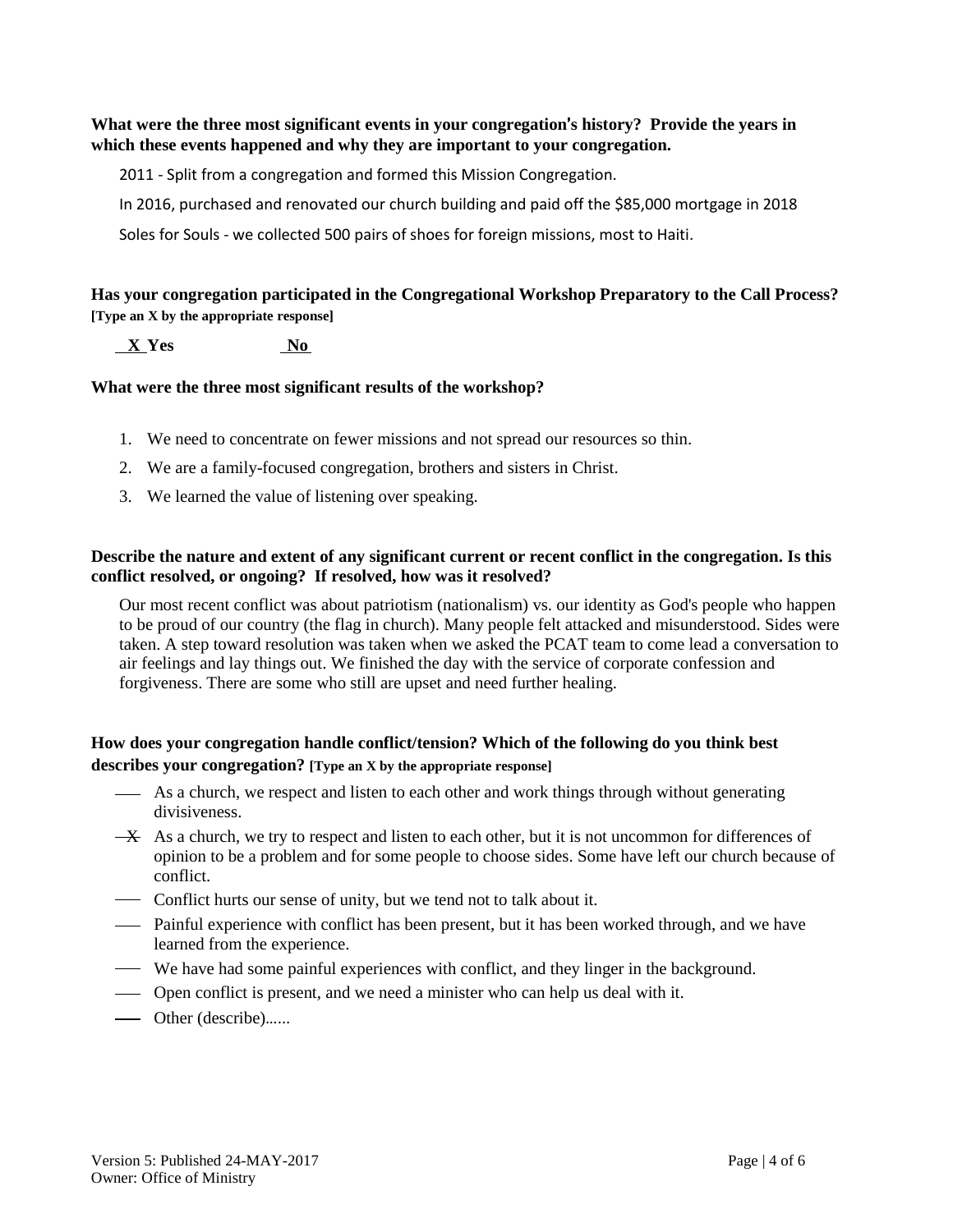## **What was the nature of the relationship between your last pastor and the congregation? Positive? Struggling? Cooperative? Tense?**

Positive at first, then struggling and tense because the pastor had a very directive leadership style, micromanaging.

#### **How did your council/congregational leaders work together with your last pastor? [Type an X by the appropriate response]**

- Leadership is shared, with shared decision-making
- $\overline{\mathbf{X}}$  Pastor makes important decisions
- Council makes decisions with pastoral input
- Council makes decisions without pastoral input

#### **Is your pastor a member of council with: [Type an X by the appropriate response(s)]**

 $X$  Voice  $X$  Vote Constitution 12.01

#### **Congregational finances**

Total budget for last fiscal year:  $\frac{10,800}{10,800}$ 

Benevolence to the North American Lutheran Church: \$ 7,500 (budgeted)

Other benevolence:  $\frac{2}{3}$ , 3,500 (budgeted)

Total debt of the congregation:  $\frac{1}{5}$  none

Total savings, reserves, and endowments:  $\frac{5}{5}$  \$15,000 CD, \$15,000 emergency reserves

#### **Budgeted Compensation of Last Pastor 2020**

| Salary: $\frac{2}{3}$ 41,800                | Parsonage/housing allowance: \$8,000 |
|---------------------------------------------|--------------------------------------|
| Social security offset: $\frac{1}{2}$ 3,800 | Pension: $\frac{2}{3}$ 6,300         |
| Health Insurance: \$1,615                   | Vacation: 4 weeks                    |
| Continuing education (time/funding): \$700  |                                      |
| Travel reimbursement: _\$2400 reimbursed    |                                      |

Other: cover costs for NALC and Carolinas Mission Region Convocations